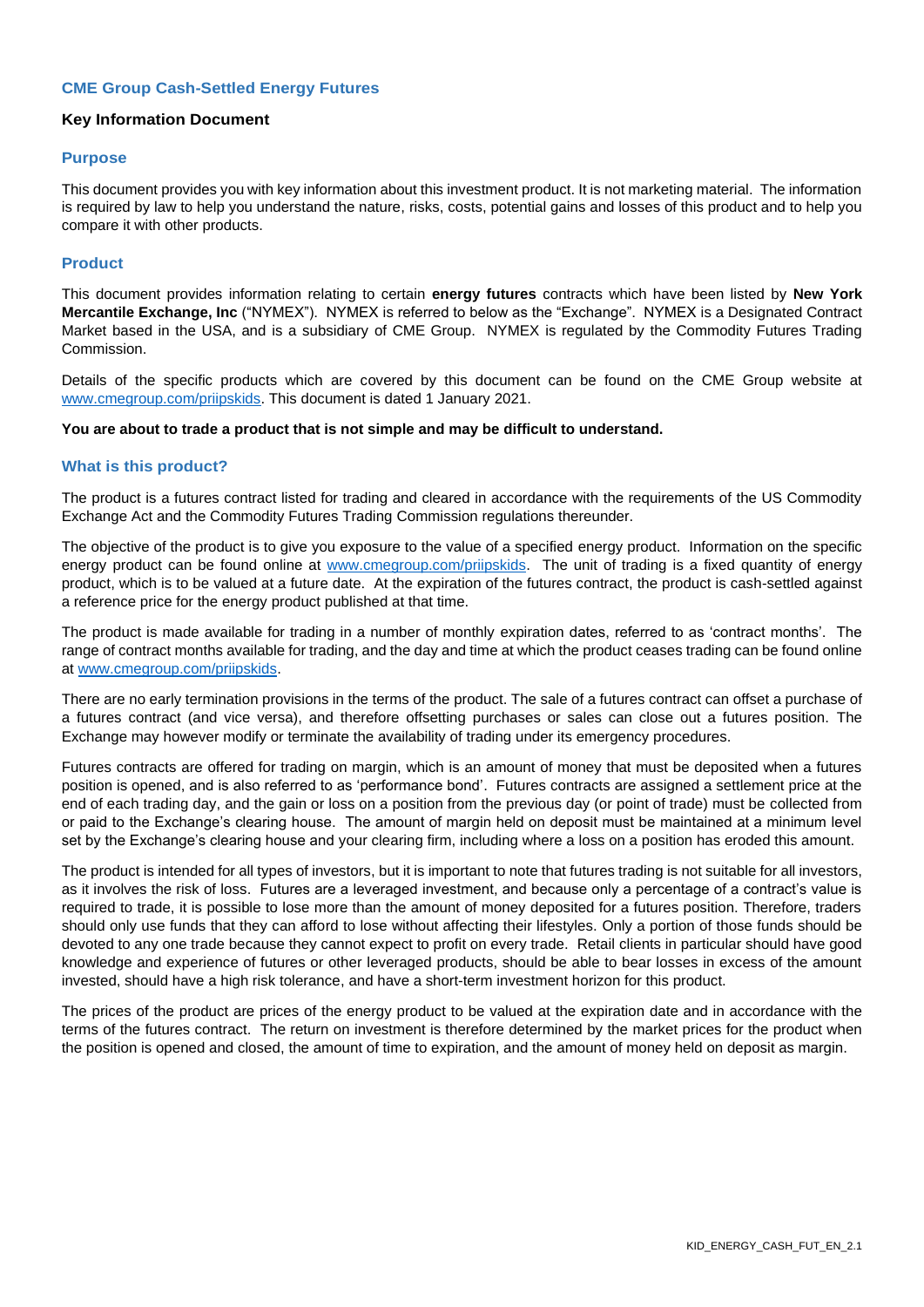# **What are the risks and what could I get in return?**

The summary risk indicator is a guide to the level of risk of this product compared to other products. It shows how likely it is that the product will lose money because of movements in the markets or because we are not able to pay you.

We have classified this product as 7 out of 7, which is the highest risk class. As a futures contract, the product should be considered a high-risk investment product.



There is no maximum loss. In some circumstances you may be required to make further payments to pay for losses. **The total loss you may incur may significantly exceed the amount invested.** It is possible for the price for this product to fall below zero: a price of zero should not be considered as the limit for potential losses for the holder of a long position.

The product is denominated in a foreign currency, and therefore the return, when expressed in your currency, may change depending on currency fluctuations. **Be aware of currency risk. You will receive payments in a different currency, so the final return you will get depends on the exchange rate between the two currencies. This risk is not considered in the indicator shown above.**

This product does not include any protection from future market performance so you could lose some or all of your investment.

The product is listed for trading on a futures market and there is no committed liquidity offered by market makers or the Exchange. Therefore, liquidity depends only on the availability of buyers and sellers in the market. Regular trading activity observed at one point in time does not guarantee regular trading at any other point in time.

This graph illustrates how your investment could perform. You can compare it with the pay-off graphs of other derivatives.

The graph presented gives a range of possible outcomes and is not an exact indication of what you might get back. What you get will vary depending on how the underlying will develop. For each value of the underlying, the graph shows what the profit or loss of the product would be. The horizontal axis shows the various possible prices of the underlying value on the expiry date and the vertical axis shows the profit or loss.

Buying this product holds that you think the underlying price will increase. Selling this product to open a position holds that you think the underlying price will decrease.



The figures shown include all the costs of the product itself, but may not include all the costs that you pay to your advisor or distributor. The figures do not take into account your personal tax situation, which may also affect how much you get back.

# **What happens if the Exchange is unable to pay out?**

You are not exposed to financial loss due to the default of the Exchange. All futures contracts traded on the Exchange are guaranteed by the Exchange's clearing house. No US regulated clearing house has ever defaulted or failed to make a payment to its market participants. In the highly unlikely event that such a default occurred, the initial margin posted to the Exchange's clearing house by you is bankruptcy remote. Thus, the risk of you suffering any loss due to the failure of the Exchange's clearing house is extremely low.

No direct client of the Exchange's clearing house has ever suffered a loss as a result of the failure of one of the Exchange's clearing firms. However, there is a low risk that such a loss could occur if the clearing firm and a fellow client of that direct customer both defaulted. To the extent that an intermediary is employed by you that is not a direct clearing firm of the Exchange's clearing house, the potential exists for losses to be suffered in scenarios other than those described above.

# **What are the costs?**

The Exchange charges a transaction fee for opening or closing a position. Should a futures contract be held to expiration, a cash settlement fee will apply instead of the closing transaction fee. No other charges are applied by the Exchange, although your clearing firm and any other intermediary firm employed by you will also charge fees for their services.